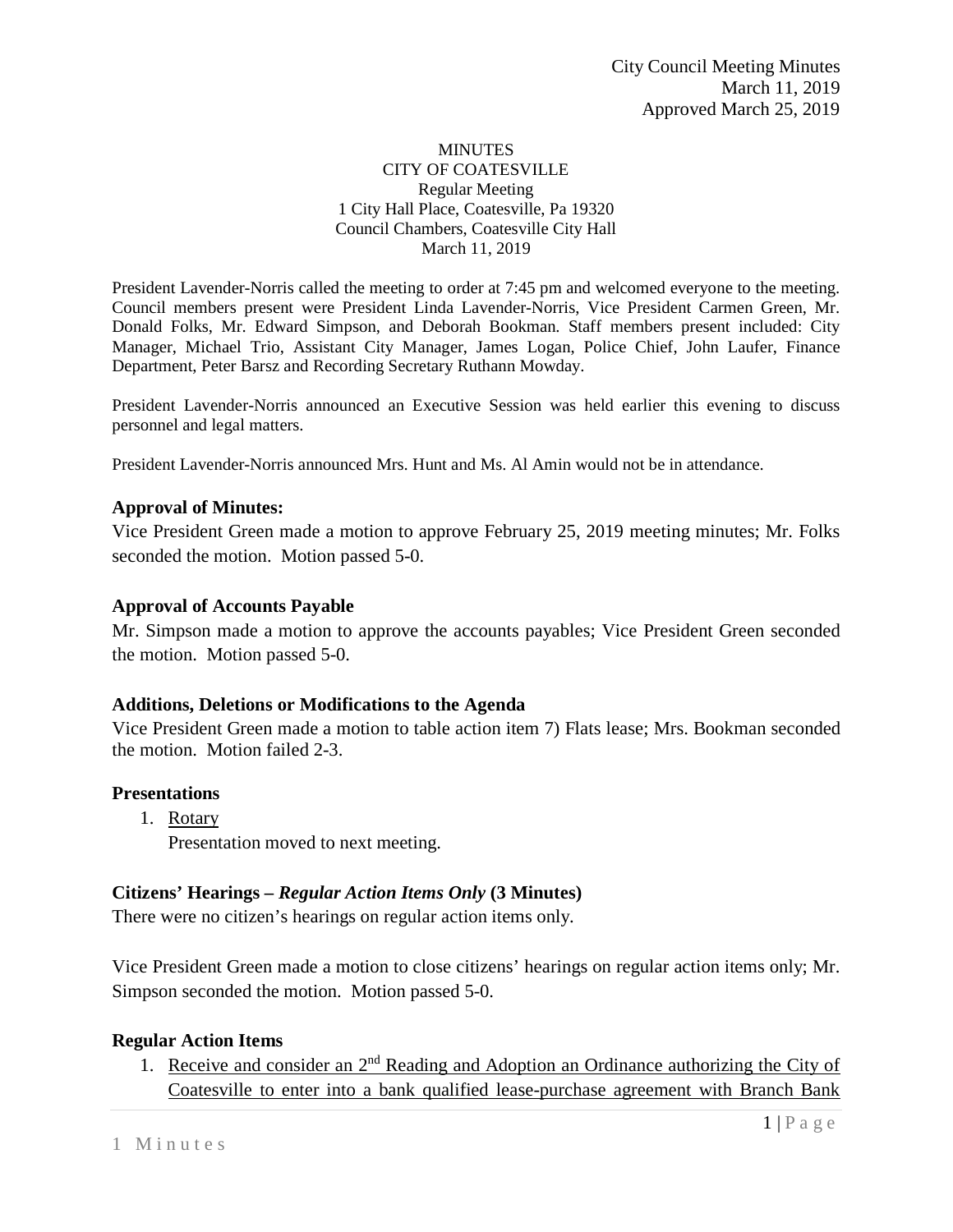City Council Meeting Minutes March 11, 2019 Approved March 25, 2019

and Trust for purposes of acquiring a dump truck with up fit for the use of the City pursuant to a Costar Contract exempt from public bidding, with no pledge of full faith and credit and taxing power of the City as security for repayment, a non-appropriation clause which terminates the lease if payments are not appropriated by the City, containing full payment terms which are less than duration than the useful like of the vehicles being leased, said agreement to require interest payments at rates set forth in the attachment for a five (5) year term for a maximum lease amount of \$147,559.31.

Vice President Green made a motion to approve  $2<sup>nd</sup>$  Reading and Adoption an Ordinance authorizing the City of Coatesville to enter into a bank qualified lease-purchase agreement with Branch Bank and Trust for purposes of acquiring a dump truck with up fit for the use of the City pursuant to a Costar Contract exempt from public bidding, with no pledge of full faith and credit and taxing power of the City as security for repayment, a non-appropriation clause which terminates the lease if payments are not appropriated by the City, containing full payment terms which are less tin duration than the useful like of the vehicles being leased, said agreement to require interest payments at rates set forth in the attachment for a five (5) year term for a maximum lease amount of \$147,559.31; Mr. Simpson seconded the motion. Motion passed 5-0.

- 2. Receive and consider DCNR Grant RFP requirement for request for Waiver for the Ash Park Master Plan and Pool Feasibility Study – Planning and the Palmer Park – Phases 2&3 Development Grant (BRC-PRD-24-260) Vice President Green made a motion to approve DCNR Grant RFP requirement for request for waiver for the Ash Park Master Plan and Pool Feasibility Study – Planning and the Palmer Park – Phases 2&3 Development Grant (BRC-PRD-24-260); Mr.
- 3. Receive and consider Resolution No. 2019-09 City of Coatesville names Natural Lands Trust as the design consultant for the Palmer Park Phase 2&3 Development Grant Vice President Green made a motion to approve Resolution No. 2019-09 City of Coatesville names Natural Lands Trust as the design consultant for the Palmer Park Phase 2&3 Development Grant; Mr. Folks seconded the motion. Motion passed 5-0.

Simpson seconded the motion. Motion passed 5-0.

- 4. Receive and consider Resolution No. 2019-10 City of Coatesville names Natural Lands Trust as the design consultant for the Ash Park Master Plan Pool Feasibility Grant Vice President Green made a motion to approve Resolution No. 2019-10 City of Coatesville names Natural Lands Trust as the design consultant for the Ash Park Master Plan Pool Feasibility Grant; Mr. Simpson seconded the motion. Motion passed 5-0.
- 5. Receive and consider Resolution No. 2019-08 endorsing of Landscape3, the County's comprehensive plan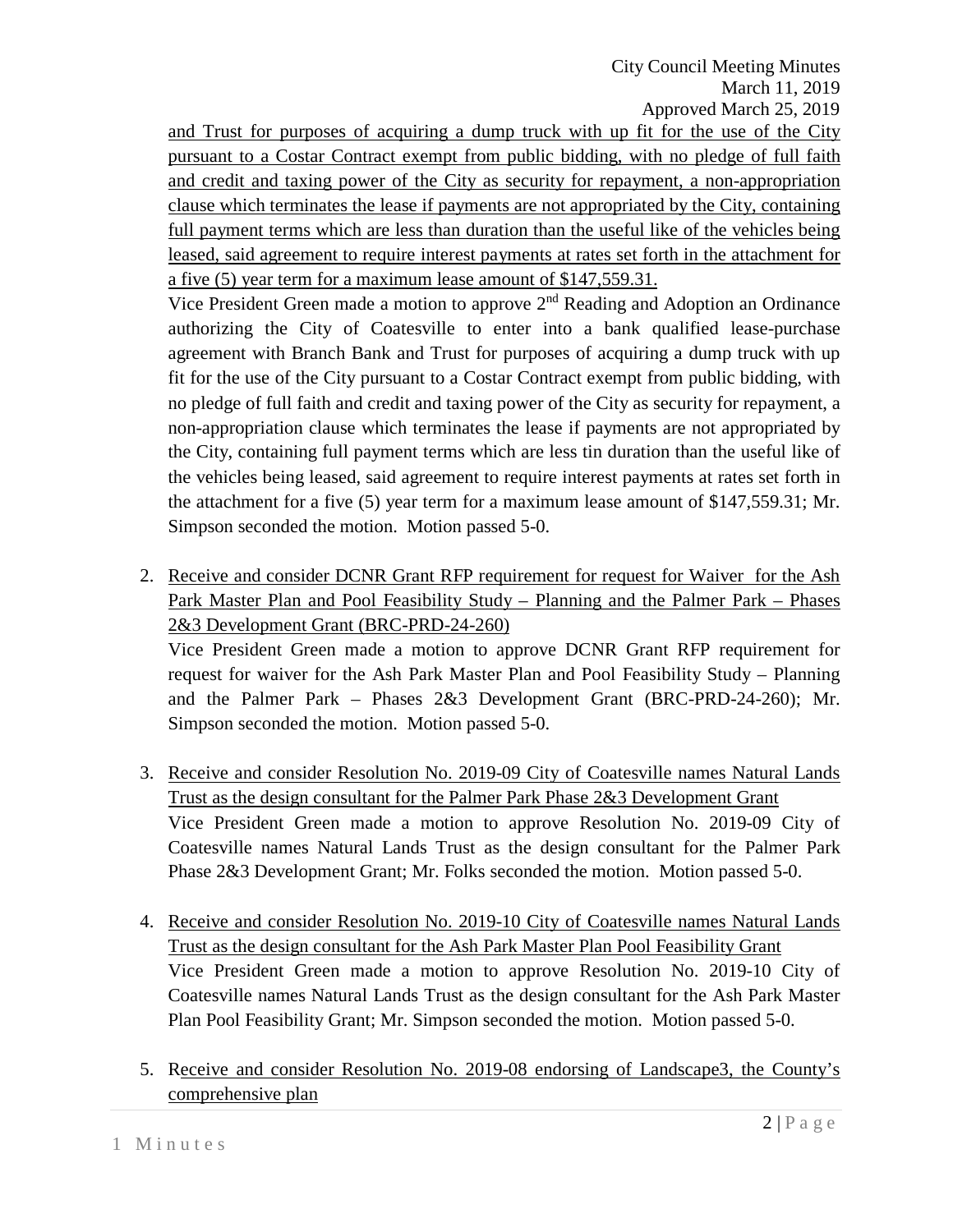Vice President Green made a motion to approve Resolution No. 2019-08 endorsing pf Lanscapes3, the County's Comprehensive Plan; Mr. Simpson seconded the motion. Motion passed 5-0.

6. Receive and consider appointment of Renee Sharpe to the Planning Commission for the term 2016 – 2019

Vice President Green made a motion to appoint Renee Sharpe to the Planning Commission; Mrs. Bookman seconded the motion. Motion passed 5-0.

Vice President Green made a motion to appoint Clarence Norris to the Planning Commission; Mrs. Bookman seconded the motion. Motion passed 4-0-1. President Lavender-Norris abstained from the vote.

7. Receive and consider lease agreement between the Redevelopment Authority of the City of Coatesville and Michels Corporation for the property referred to as the "Flats" Mr. Simpson made a motion to approve the lease agreement between the Redevelopment Authority of the City of Coatesville and Michels Corporation for the property referred to as the "Flats"; Mr. Folks seconded the motion. Motion passed 3-2. Vice President Green and Mrs. Bookman were the dissenting votes.

Vice President Green made a motion to close action items; Mr. Folk seconded the motion. Motion passed 5-0.

### **Discussion Item**

**1.** Meeting Minutes

Vice President Green explained her reason for voting no for the flats lease. The reason was to have additional time to understand the lease and have solicitor review. The City is now committed.

President Lavender-Norris explained she did have time to read over and review. This is why it was easy for her to vote.

### **Solicitors Report**

Mr. Verwey announced he:

- Addressed code enforcement issues
- Worked on real estate matters
- Worked on contracting issues
- Worked on a draft ordinance
- Provided guidance on various legal issues.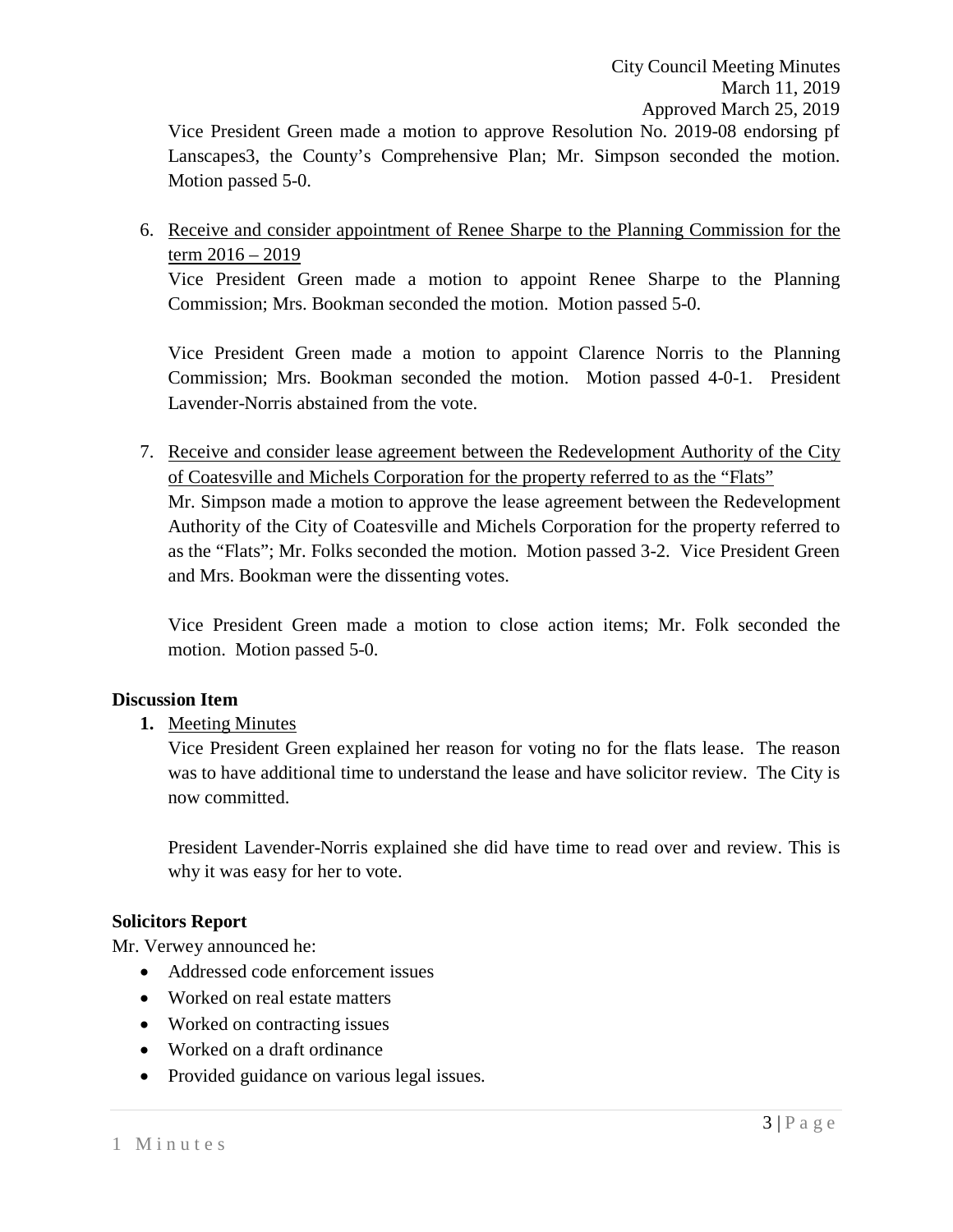## **City Manager's Report**

Mr. Trio announced;

- He attended a meeting and reviews case checklist to identify potential impacts/costs to be presented as part of the opioid crisis
- He interviewed candidates for the Finance Department
- He worked on AFSCME and Police Contracts. Hope to have for council approval at the next meeting.
- Developers
	- o Planning meeting with Ed Ritti Brandywine View\
	- o Mark Lane applying for Liquor Likens as approved by City Resolution
	- $\circ$  Spartan DW truelove completed  $7<sup>th</sup>$  and Chestnut Buildings and framing out "Chertok warehouse" for market units.
	- o Investment group may be interested in building at 190 East Lincoln Highway "known as GO Carlson building)
- Reviewed LERTA option alternative the City can continue to move forward with the 10 year plan.
- Planning Commission meeting in March to address overall parking plan for the city as it relates to projected redevelopment and/or infill.
- Zoning Hearing Board application for variance and special exceptions on the Merchant Street Mosque.
- Codes Department
	- o Cedarville inspectors have been temporarily assigned to assist in the Codes Department.
	- o Interviewed candidates for the Code Supervisor position.
- Building Items
	- o Roof study has been ordered to address remaining infiltration and alternative.

# **Assistant City Manager Report**

Mr. Logan announced:

- Eagle Disposal had four trucks out this weekend to do a City sweep (sign of their efforts to make Coatesville a cleaner city)
- Parks and Recreation Commission held a well-attended meeting. Urius Cole now serves on the Committee

## **Citizens' Hearings –** *Non-Agenda Items Only* **(3 Minutes**) Maximus Wickel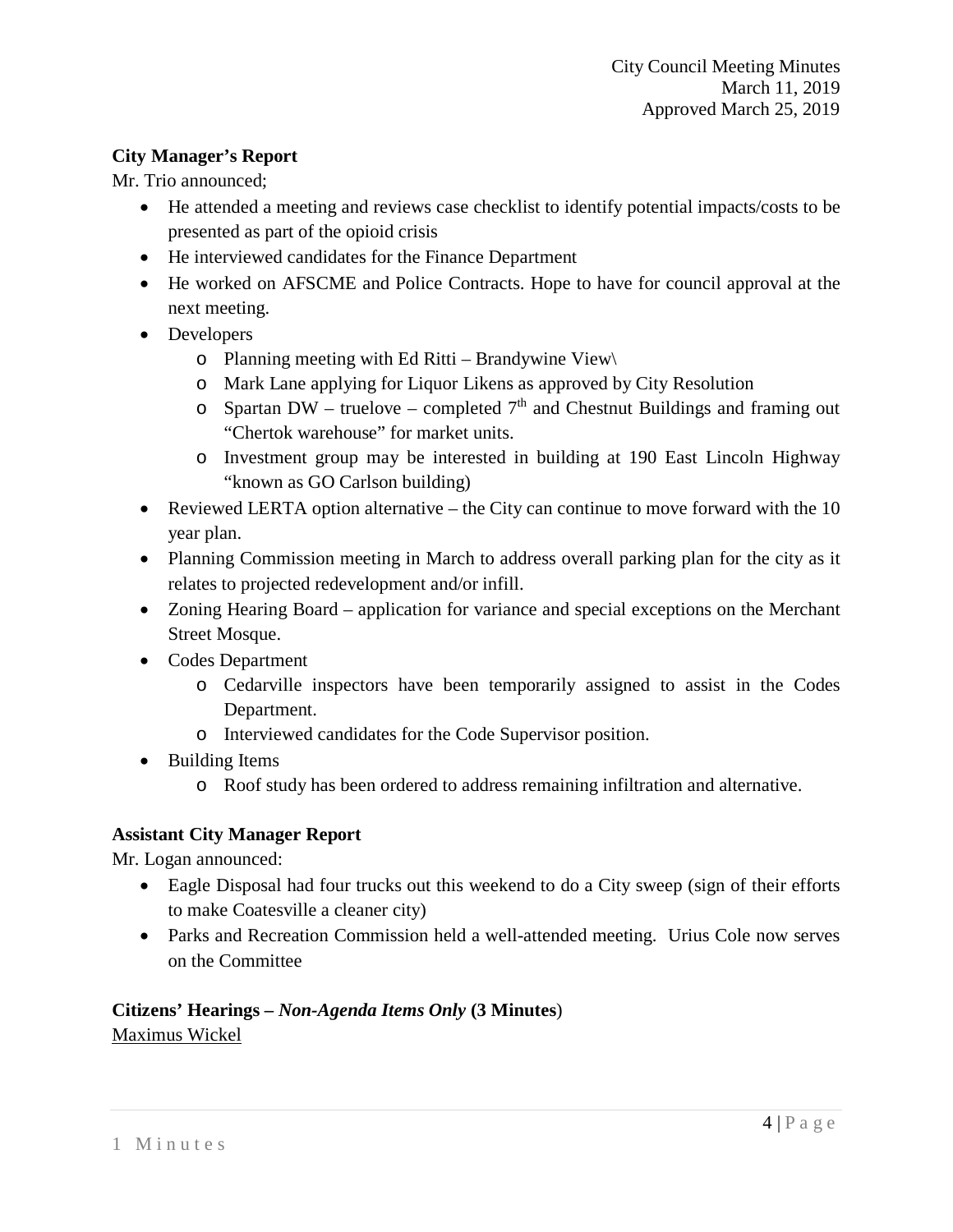City Council Meeting Minutes March 11, 2019 Approved March 25, 2019 Mr. Wickel stated the union signed and submitted an agreement to the City. IS thankful for the City Manager and Council to broker the agreement and move forward with the contract at the next meeting.

Vice President Green made a motion to close citizens' hearings on non-agenda items; Mr. Folks seconded the motion. Motion passed 5-0.

## **Special Events**

There were no special events at this time.

## **Council Comments**

Mr. Simpson thanked Septa for extending their rail service to the City. Thank you to the City Commissioners for working very hard and very diligently with PennDot to get this facilitate and also the million dollar check for the parking garage, that we so desperately need. With Septa in the mix, we will find it a lot easier to get more developers, more interest in the City of Coatesville. Hopefully we can follow thru and get the remaining funds. Thank you all for coming out.

Mr. Folks thanked the City and the County for being persistent on bringing us back. I haven't been here a year yet and it's getting better. I'm starting to see movement from behind the door. I can't wait until the door opens. It's going to be a great City, just hold on. Thank you all for coming out.

Mrs. Bookman thanked everyone for attending the meeting and wished everyone good night.

Vice President Green thanked everyone for attending the meeting. I too am excited about the Septa and the million dollars we received for the parking garage. I want to say I appreciate the Commissioner and everyone who came out. I especially want to thank Linda, Sonny, Mike, and James for those Train Station meetings month after month after month and hearing and pushing because a few months ago they were saying Septa's not coming here. I just appreciate the pushback and the Commissioners have been fantastic to the City of Coatesville. They are coming to us with all sorts of projects. I remember, it was a meeting in December, that no way were they (Septa) coming, but we knew the Commissioners already sent a letter asking Septa tp bring their services back to the Coatesville. I am just excited and grateful that we have partnerships and relationships the way we do with the powers that be and their help, because without their work, dedication and commitment to the City in these meetings month after month after month and stating their position month after month shows that's what gets it done. There is a lot of things getting ready to happen and we are starting to see the fruit of the labor. I'm really really committed to the City of Coatesville, but going against the vote is not because I want to. I just want to make sure we are doing the right thing for the right reason and that's it. I am